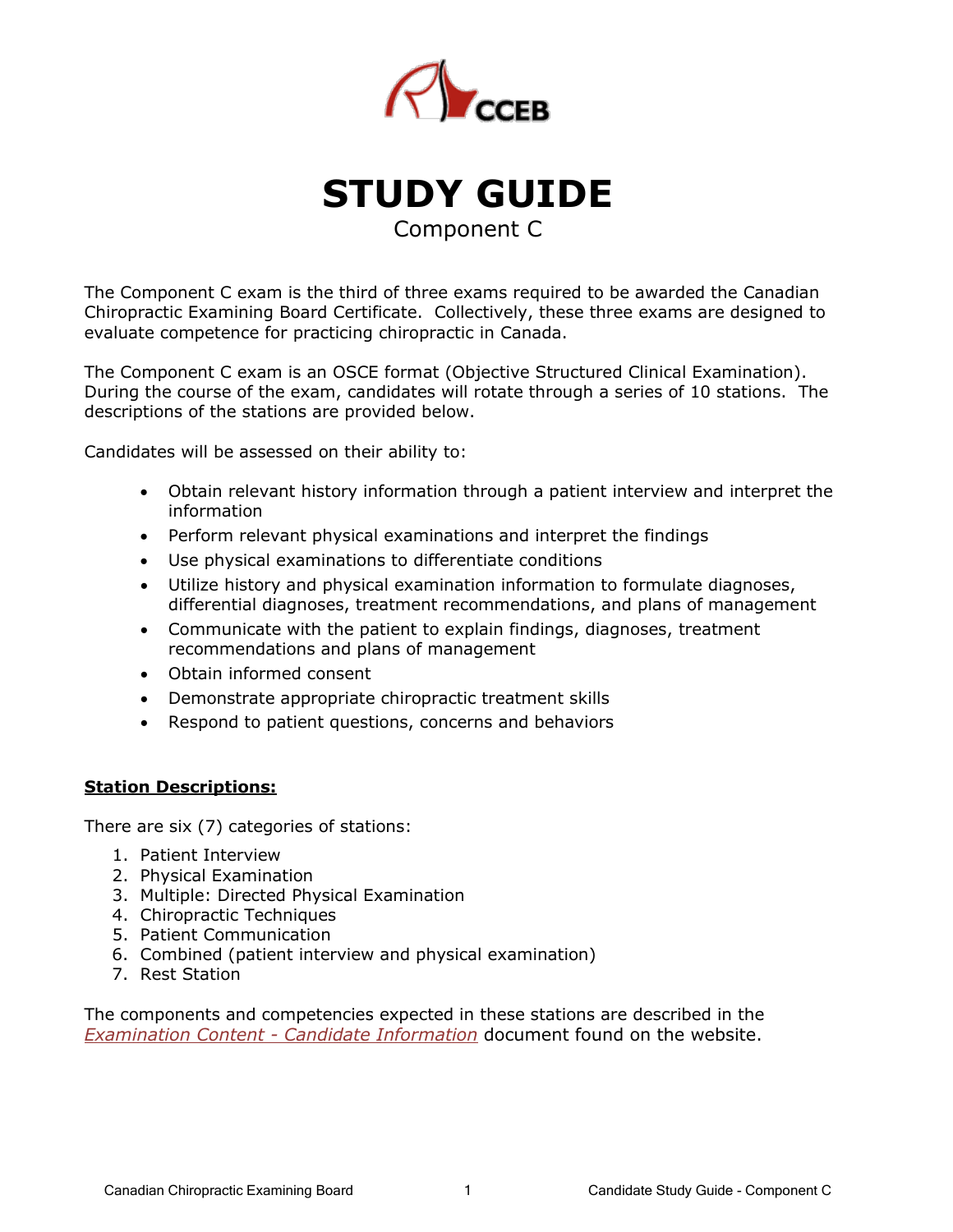

#### 1. **Patient Interview**:

- Candidates are tasked to conduct a focused patient interview and take a relevant history based on the information provided on the door sign to the station.
- Candidates are to interpret the information to arrive at a working diagnosis, formulate plan of management, and then communicate these to the patient.
- Candidates may also be tasked with responding to specific patient questions.

#### 2. **Physical Examination:**

- Candidates are tasked with conducting a focused physical examination based on the information provided on the door sign of the station.
- Candidates are to interpret the door sign information to determine the relevant tests required.
- Candidates should interpret the physical examination findings to come to a working diagnosis, formulate a plan of management and communicate these to the patient.
- Candidates may also be tasked with responding to specific patient questions.
- Candidates should not perform a history on the patient. All relevant history information will be contained in the clinical information on the door sign.
- The patients are trained to respond to physical examinations and answer questions regarding the results of tests performed (e.g. does this hurt? Where?). They are instructed not to answer questions pertaining to history (e.g. how long have you had this concern?). The examiner will provide findings for exams that the standardized patient cannot portray (e.g. blood pressure, pupil dilation, etc.).
- If the examiner or patient does not provide any findings, then the test/procedure that a candidate has performed was likely performed incorrectly. Patients and examiners will not provide findings to a test that is performed incorrectly.

# 3. **Chiropractic Technique:**

- Candidates are tasked with demonstrating a number of adjustment set-ups based on the door sign requirements.
- Candidates are to demonstrate manual adjustment set-ups for high velocity low amplitude adjustments. Instrument and drop table techniques are not available as part of the exam. All set-ups to are to be manual techniques.
- Candidates should bring the set-up the point of tension where if completed, the adjustment would result in cavitation. **Note:** for patient safety and comfort through the exam day, candidates are **NOT** to thrust on the patients; doing so may result in failure of the station.
- Candidates should communicate and explain their set-ups and process to the patient as they would an actual patient.

# 4. **Multiple Directed Physical Examinations:**

- Candidates will be given different patient scenarios and tasked with differentiating one condition from another.
- One actor will portray each patient scenario. Each patient scenario will have the possibility of two different conditions.
- Candidates are to differentiate the conditions in each scenario by performing the appropriate physical examinations for the conditions and interpret the results to come to a diagnosis.
- Candidates are expected to perform a minimum of one physical examination procedure/test for each condition in the patient scenario in order to differentiate one condition from the other. Candidates are permitted to perform more exams/procedures/tests as needed in order to differentiate each condition.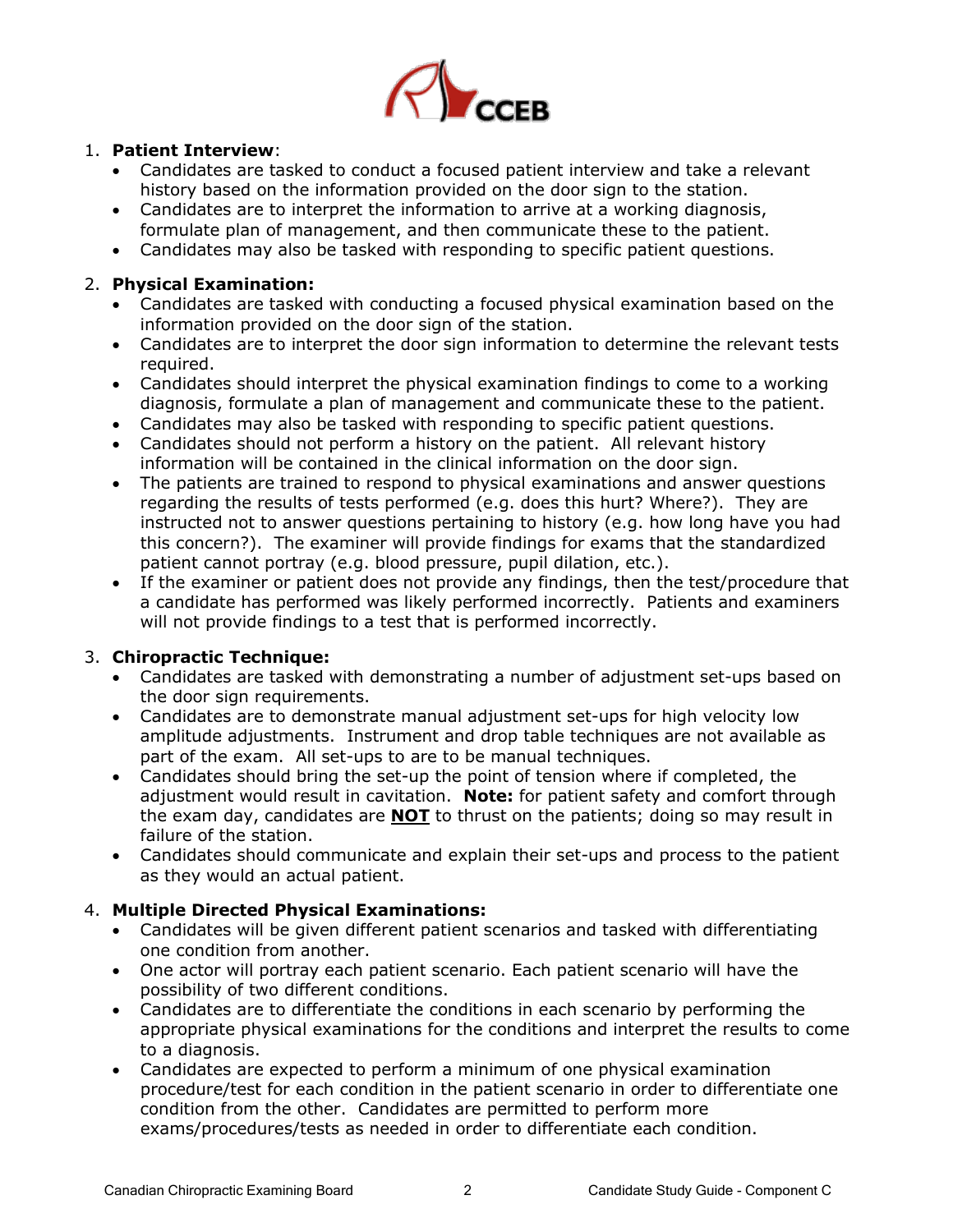

- The standardized patients are trained to respond to the positive and negative findings.
- Candidates are to explain, and provide rationale, for the diagnosis based on the exam results. The rationale should describe both positive and negative findings, and why one test proves the diagnosis over the other test.

# 5. **Patient Communication:**

- Candidates are tasked with performing a report of findings based on the clinical information provided on the door sign. The report of findings should include rationale based on history and exam information, and communicating the diagnosis, treatment recommendations and plan of management to the patient.
- This station also assesses a candidate's ability to obtain informed consent and the ability to communicated with the patient.
- Candidates may also be tasked with responding to specific patient questions.
- In some cases, a chiropractic treatment set-up may also be included in this station type.

#### 6. **Combined Stations**:

- This station combines the tasks of a patient interview and physical examination station.
- Candidates are expected to conduct a focused interview, a focused physical examination, arrive at a diagnosis and plan of management, and communicate the diagnosis and plan of management to the patient.

#### 7. **Rest Stations:**

There are a set of rest stations in the exam. Candidates can use these stations for a rest break, bathroom break, or prepare for upcoming stations.

# **Station Timing Cycle:**

Each station is 12 minutes in length. Candidates will have two minutes to read the station information and tasks that are on the door sign. The door sign is outside of the station room. At the two-minute mark, a signal will sound and candidates are to enter the station room. A copy of the door sign information and tasks is available inside the station room for the candidates to reference as needed.

Once in the station room, candidates have 10 minutes to complete the station tasks. At the 8-minute mark, a signal will sound indicating that candidates have two minutes remaining in the station. At the 10-minute mark a signal will sound indicating the completion of the station. Candidates are to exit the station and move on to the next station. No scoring will be performed after this 10-minute mark.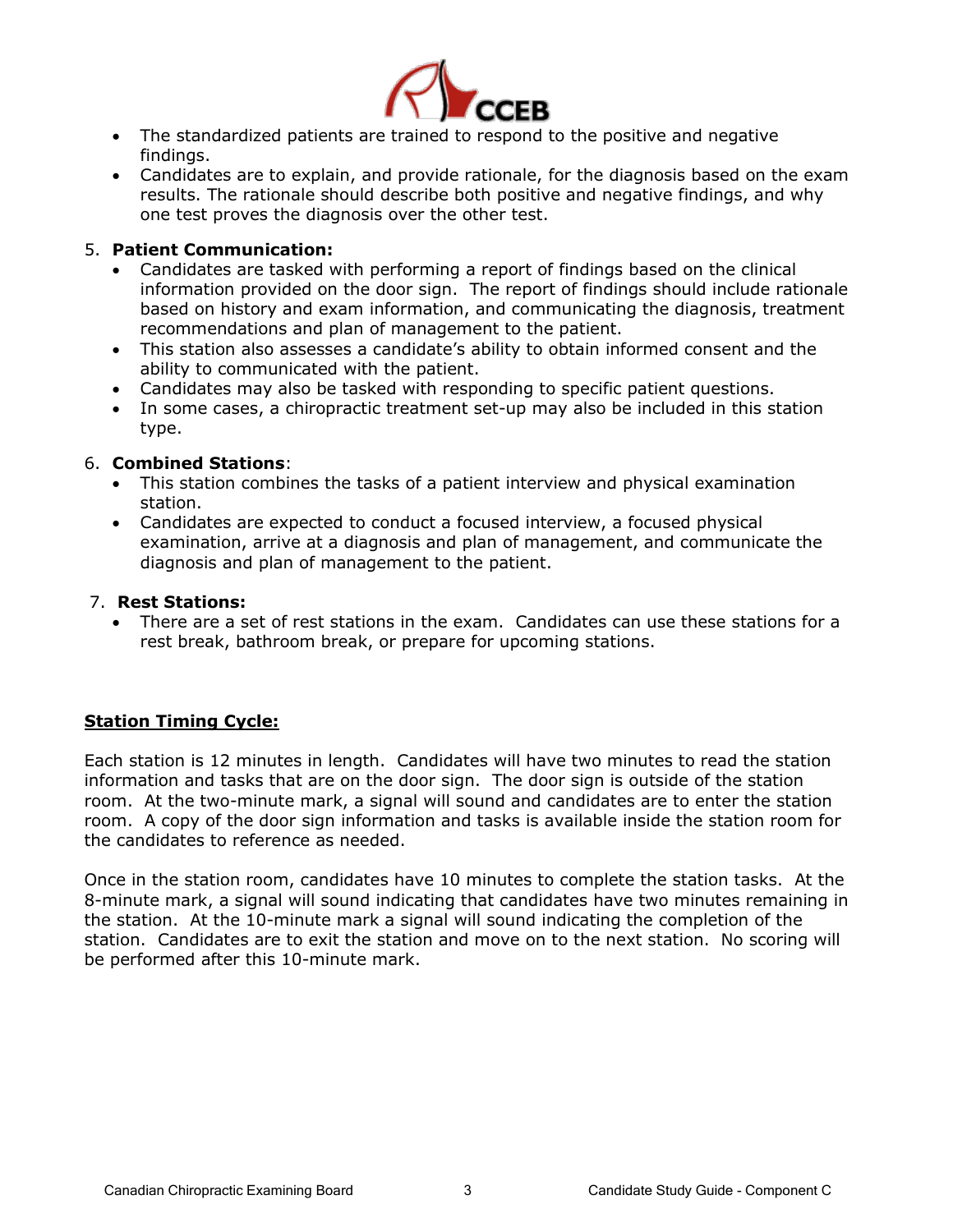

# **Station Performance:**

Upon entering the station room, candidates are to hand their barcode to the examiner. The examiner will then affix this barcode to the scoreform. In the station room, there is an examiner and a standardized patient. Candidates are expected to interact with the standardized patient only.

Candidates should interact with the standardized patient based on the requirements of the station at a level that is understood by the patient (grade 8). The exam assesses a candidate's clinical skills while interacting with a patient. Patients or examiners will not tell candidates to ask certain questions or examine specific areas. Candidates must decide what to do in the station based on the clinical scenario and tasks presented on the door sign and the responses of the patient. Candidates should interact with patient as they would in a real-life clinical setting. The examiner is assessing this doctor-patient interaction.

Candidates may record information pertaining to the station in the Candidate Booklet provided by at the time of registration at the exam site. This booklet will not be scored and is for candidates to make notes to themselves through the exam. All test materials, including the booklet, are considered property of the CCEB and must be returned upon completion of the Component C exam. These candidate booklets will be collected from the candidates after the exam has been completed.

The CCEB employs a variety of quality control mechanisms at its discretion. These may include videotapes, audiotapes, scoring by the standardized patient, and scoring by quality assurance examiners who randomly attend stations. Observers may also be present in the station.

Examiners will not communicate with the candidates for any other reason unless it is to provide exam findings, or to intervene due to safety concerns of the patient.

Note: If a standardized patient is not eliciting expected responses, it is either candidates are performing the exam incorrectly or not asking the appropriate questions. All stations are designed such that candidates can complete the station tasks solely with history taking and/or physical examinations.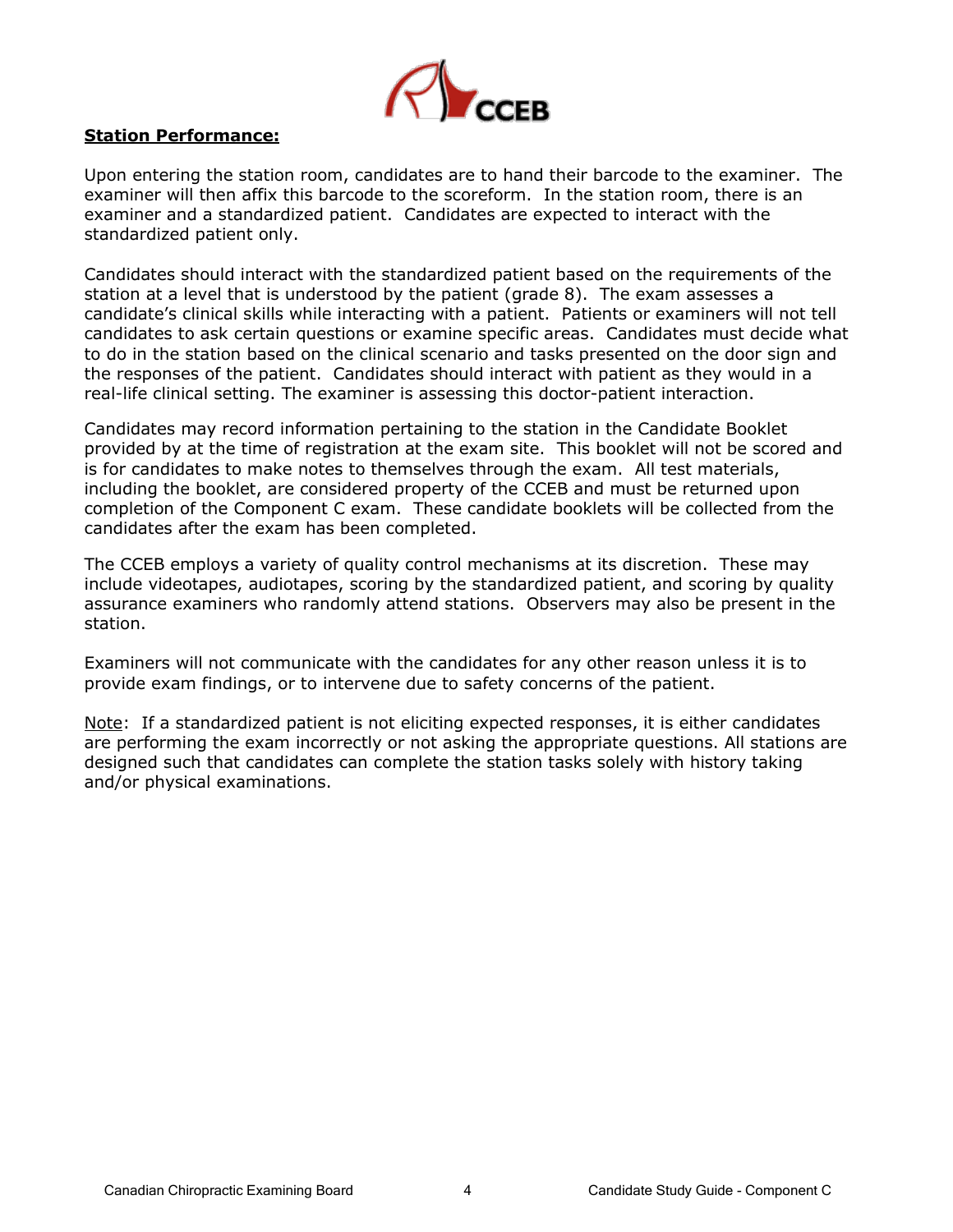

# **Exam Day Information:**

- 1. Upon arriving at the exam site, you will sign-in and register with exam staff. You will then be taken to the candidate area to receive the exam day instructions.
- 2. In the candidate area, exam staff will sort you based on your track and starting station.
- 3. At the appropriate time, candidates will be escorted to the exam tracks. Candidates will be taken to their appropriate track and line up in front of their starting station.
- 4. A signal will indicate the start of the exam.
- 5. Do not enter the room until you are instructed to do so. All materials posted on the door are available within the room if you need to refer to them during the exam. You may write in your candidate booklet at any time during the exam.
- 6. The exam assesses your clinical skills while interacting with a patient. Patients will not tell you to ask certain questions or examine specific areas. You must decide what to do in the station based on the door sign information and tasks, patient responses to questions and exams, and the time limitations of the station. Examiners will be present in each room to assess your performance. Please ensure that you explain any procedures to the standardized patient as you would to any patient in your office. Please do not converse with the examiner.
- 7. The only diagnostic equipment available in the station room will be a reflex hammer. During the exam, you may need to use a diagnostic instrument that you do not possess. In such situations, you may fake having the instrument. For example, you may say, "Pretend my reflex hammer is a pin-wheel. I am going to test your sensation to pinprick by running my pin-wheel…"
- 8. Take your material with you to each station. You will not be permitted extra time if you leave these materials behind.
- 9. At any time in the exam, additional examiners or observers may enter the room for quality control. Do not be alarmed if this happens. It is not indicative of your performance.
- 10.Once the exam has finished, exam staff will escort candidates off of the exam track. You will be sequestered until you are permitted to leave. If you are writing in the morning, you will be sequestered until all of the afternoon candidates have arrived and are sequestered.
- 11.Post-encounter probe stations may be implemented during the OSCE at the discretion of the CCEB.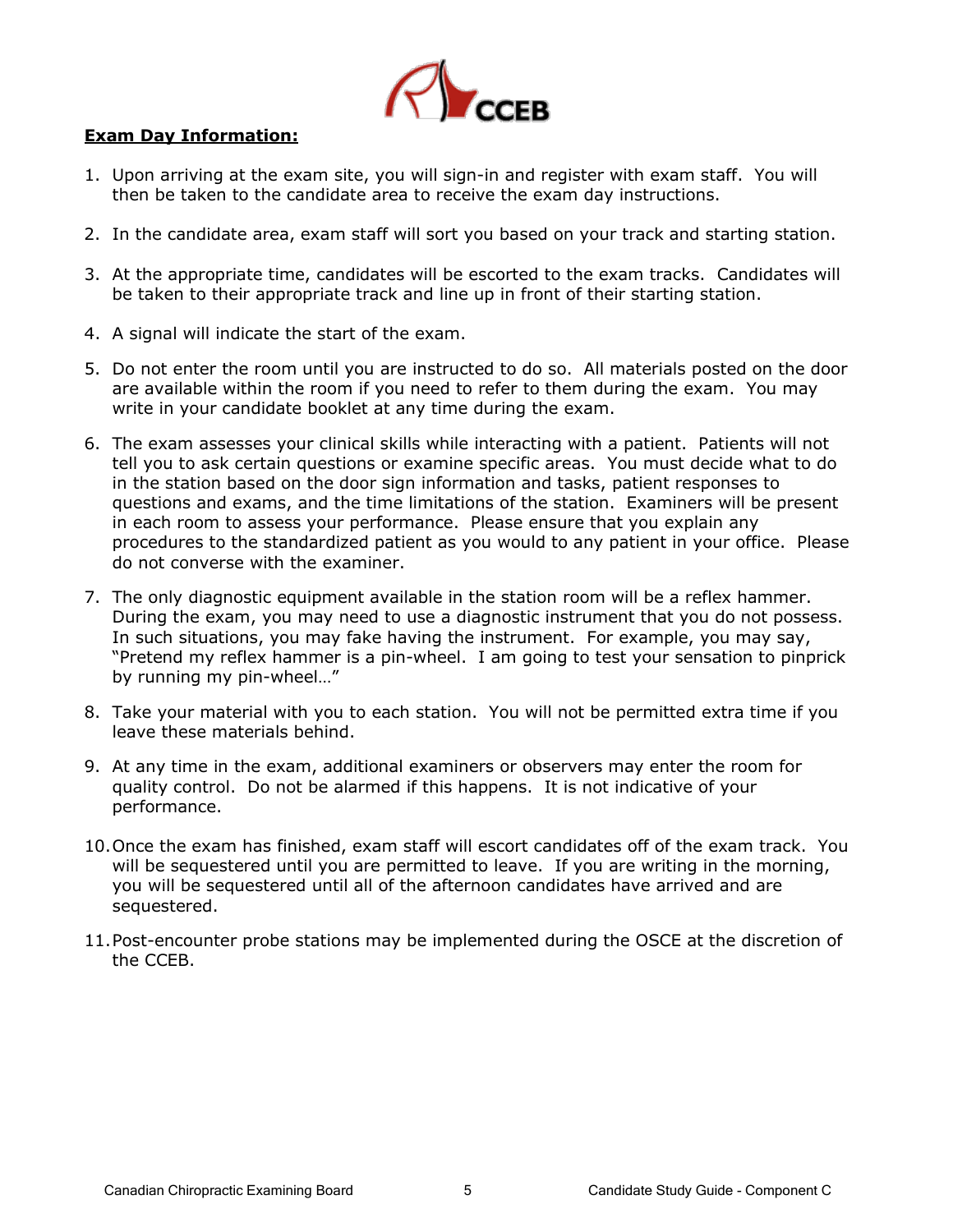

#### **Exam Performance Tips:**

- 1. Read the door sign information and tasks. The signs on the doors give specific directions about your tasks to perform in each station. The station directions are also in the room should you need to refer to them.
- 2. Refer back to the station information and tasks as needed. As you complete the station, reread the station directions to ensure you have completed all assigned tasks.
- 3. Interact and examine the patient as you would a real patient in your clinic. Communicate and explain things to the patient as you would in your clinic.
- 4. Be thorough in your examinations. Perform bilateral exams for comparison. Do complete ranges of motion and neurological exams if appropriate. Perform comparison examinations and examine other areas that might be affecting the presentation.
- 5. Do not omit the obvious. Do not forget to report items inspected in the general observation of a patient (eg: gait, mental status, skin inspections, etc).
- 6. Be diligent in your time management. Most candidates can complete the station tasks in the allotted time. These examinations are precisely timed. Do not include questions that are meaningless or examinations that are lengthy and not relevant to the station tasks.
- 7. Explain what you are doing to the patient in terms that would be helpful to the patient. The examiner must know what you are doing in order to give you a mark.
- 8. When you verbalize a process, you must also perform it in order to get the marks available. For example: You must show proper placement of a thermometer if you wish to take a patient's temperature. Same with an otoscope, taking blood pressure, etc.
- 9. Use language that a patient can understand (grade 8 level) and explain medical terms where appropriate.
- 10. When communicating with the patient, do not use statistics unless supported by evidence (e.g., when communicating treatment risks)
- 11. Do not communicate with the examiner. Only communicate with the patient.
- 12. Greet the patient on entry. If you shake hands, do not introduce yourself by name. Use your candidate number instead of your name. You do not need to introduce yourself multiple times on stations with multiple patients, nor do you need to ask for consent at each station.
- 13. Position the patient so that the examiner can observe what you are doing and consider the comfort and privacy of the patient. The examiner may move about the room to adequately visualize what you are doing.
- 14. Ensure you take the treatment set-ups to the point of tension, but do not thrust. Incidental cavitations from a treatment set-up are expected and will not adversely affect your performance.